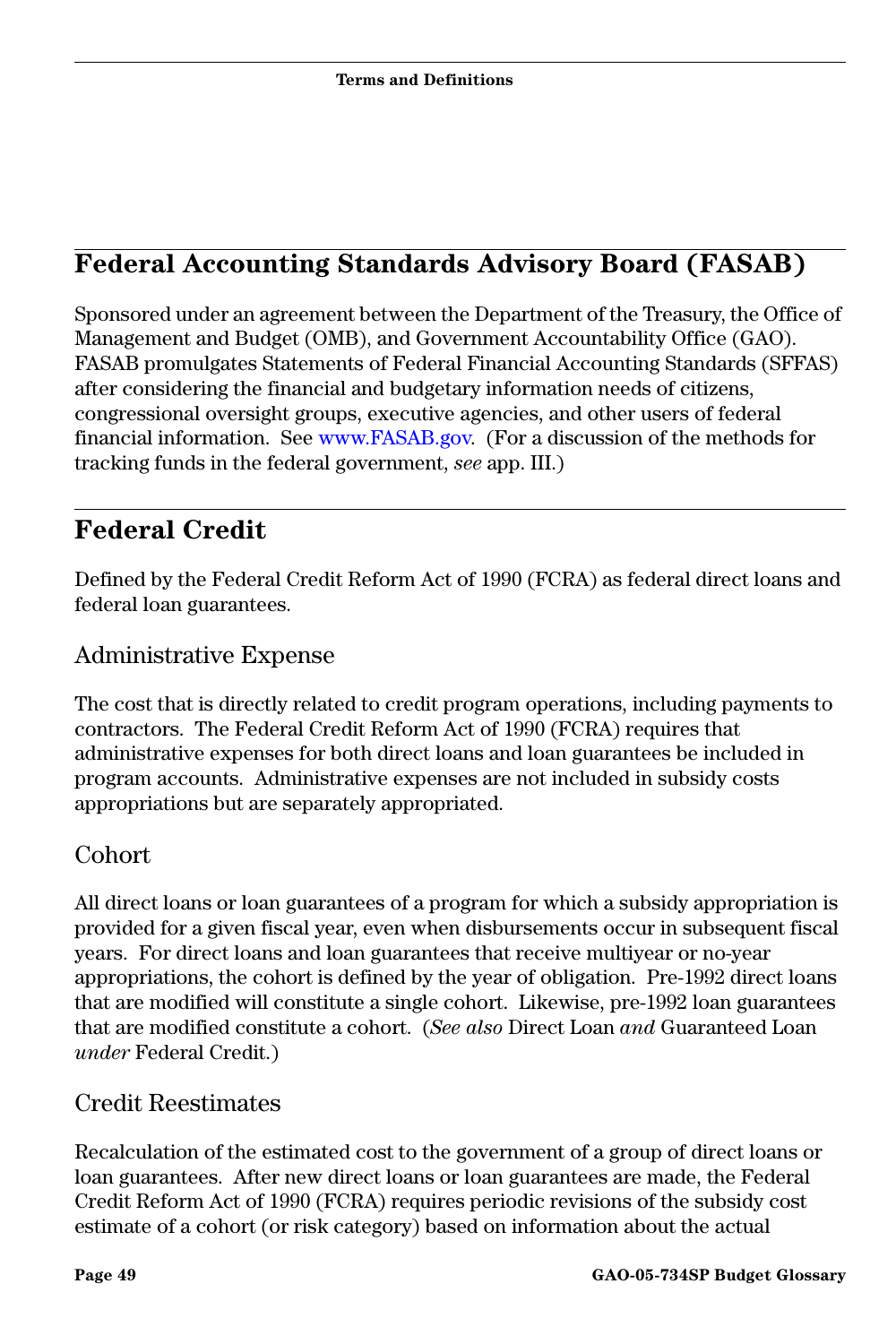performance, estimated changes in future cash flows of the cohort, or both. Reestimates must generally be made annually (with an associated recalculation of applicable cumulative interest), as long as any loans in the cohort are outstanding. These reestimates represent additional costs or savings to the government and are recorded in the budget. An upward reestimate indicates that insufficient funds had been paid to the financing account, so the increase (plus interest on reestimates) is paid from the program account to the financing account to make it whole. Permanent indefinite budget authority is available for this purpose. A downward reestimate indicates that too much subsidy had been paid to the financing account. The excess identified in a downward reestimate (plus interest) may be credited directly to the program account as offsetting collections for programs classified as mandatory or to a downward reestimate receipt account for programs classified as discretionary.

#### Credit Reform

The method of controlling and accounting for credit programs in the federal budget after fiscal year 1991. The Federal Credit Reform Act of 1990 (FCRA) added title V to the Congressional Budget Act of 1974. It requires that the credit subsidy cost be financed from new budget authority and be recorded as budget outlays at the time the direct or guaranteed loans are disbursed. In turn, it authorizes the creation of nonbudgetary financing accounts to receive this subsidy cost payment. Agencies must have appropriations for the subsidy cost before they can enter into direct loan obligations or loan guarantee commitments. (*See also* Credit Subsidy Cost, Direct Loan Obligation, Discount Rate, *and* Loan Guarantee Commitment *under* Federal Credit; Present Value.)

**Risk Category.** Subdivisions of a cohort of direct loans or loan guarantees that are relatively homogeneous in cost, given the facts known at the time of obligation or commitment. Risk categories will group within a cohort all direct loans or loan guarantees that share characteristics that predict defaults and other costs. They may be defined by characteristics or combinations of characteristics of the loan, the project financed, the borrower, or a combination of these.

Statistical evidence must be presented, based on historical analysis of program data or comparable credit data, concerning the likely costs of defaults, other deviations from contract, or other costs that are expected to be associated with the loans in that category.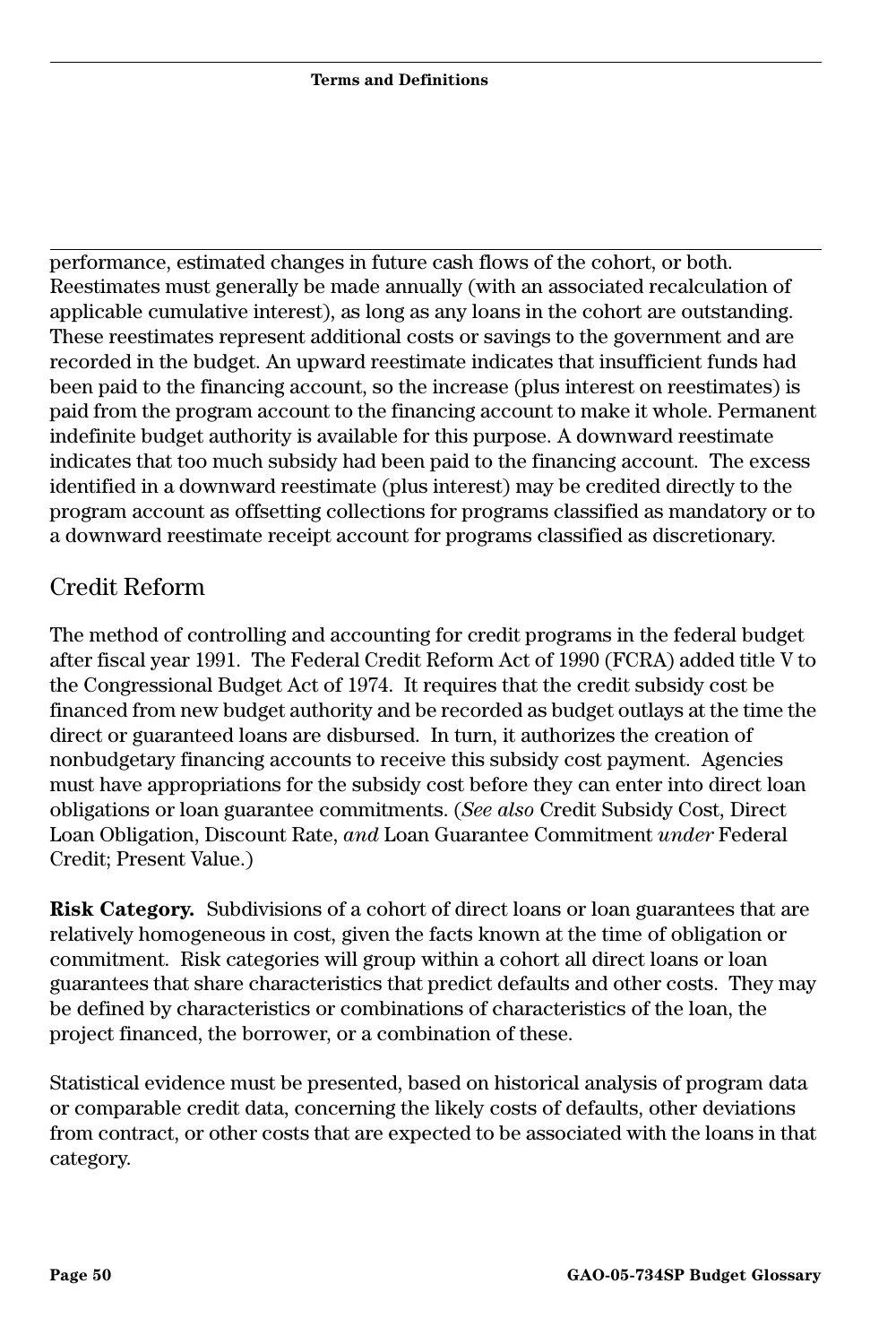## Credit Reform Act Accounts

**Credit Program Account.** A budget account that receives and obligates appropriations to cover the subsidy cost (on a net present value basis) of a direct loan or loan guarantee and disburses the subsidy cost to the financing account. Usually, a separate amount is also appropriated in the program account for administrative expenses that are directly related to credit program operations. (*See also* Present Value.)

**Financing Account.** A nonbudgetary account (or accounts) associated with each credit program account that holds balances, receives the subsidy cost payment from the credit program account, and includes all other cash flows to and from the government resulting from direct loan obligations or loan guarantee commitments made on or after October 1, 1991. It disburses loans, collects repayments and fees, makes claim payments, holds balances, borrows from the Department of the Treasury, earns or pays interest, and receives the subsidy cost payment from the credit program account.

**Liquidating Account.** A budget account that includes all cash flows to and from the government resulting from direct loan obligations or loan guarantee commitments made prior to October 1, 1991. The Federal Credit Reform Act of 1990 (FCRA) requires that such accounts be shown in the budget on a cash basis. Agencies are required to transfer end-of-year unobligated balances in these accounts to the general fund as soon as practicable after the close of the fiscal year.

**Negative Subsidy Receipt Account.** A budget account for the receipt of amounts paid from the financing account when there is a negative subsidy for the original estimate. In most cases, the receipt account is a general fund receipt account and amounts are not earmarked for the credit program. They are available for appropriation only in the sense that all general fund receipts are available for appropriation. Separate downward reestimate receipt accounts are used to record amounts paid from the financing account for downward reestimates.

#### Credit Subsidy Cost

The estimated long-term cost to the government of a direct loan or loan guarantee, calculated on a net present value basis and excluding administrative costs.

In estimating the net present value, for loans made, guaranteed, or modified in fiscal year 2001 and after, the cash flow estimated for each year (or other time period) is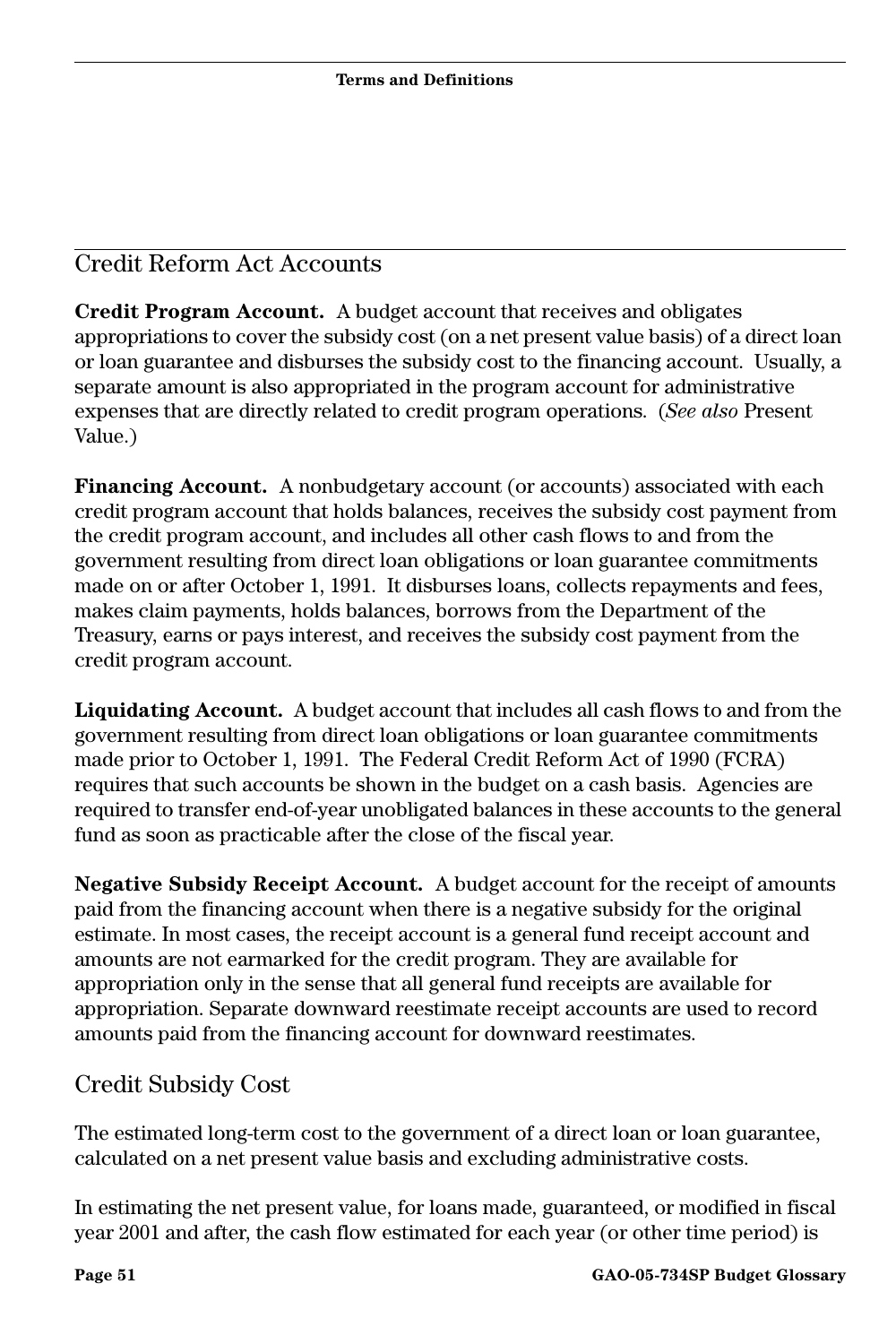discounted using the interest rate on a marketable zero-coupon Treasury security with the same maturity from the date of disbursement as that cash flow. For loans made or guaranteed prior to fiscal year 2001, the discount rate is the average interest rate on marketable Treasury securities of similar maturity to the direct loan or loan guarantee for which the estimate is being made. The rate at which interest will be paid on the amounts borrowed or held as an uninvested balance by a financing account for a particular cohort is the same as the financial discount rate for a cohort, the disbursement-weighted average discount rate (for cohorts before 2001) or a single effective rate (for cohorts 2001 and after) derived from this collection of interest rates. (*See also* Credit Reform, Direct Loan, *and* Guaranteed Loan *under* Federal Credit; Present Value; Subsidy.)

**Direct Loan Subsidy Cost.** The estimated long-term cost to the government of a direct loan, excluding administrative costs. Specifically, the subsidy cost of a direct loan is the net present value, at the time when the direct loan is disbursed from the financing account, of the estimated loan disbursements, repayments of principal, payments of interest, recoveries or proceeds of asset sales, and other payments by or to the government over the life of the loan. These estimated cash flows include the effects of estimated defaults, prepayments, fees, penalties, and expected actions by the government and the borrower within the terms of the loan contract.

**Guaranteed Loan Subsidy Cost.** The estimated long-term cost to the government of a loan guarantee, excluding administrative costs. The Federal Credit Reform Act of 1990 (FCRA) specifies that the credit subsidy cost of a loan guarantee is the net present value, at the time a guaranteed loan is disbursed by the lender, of the following cash flows: (1) estimated payments by the government to cover defaults, delinquencies, interest subsidies, or other payments and (2) the estimated payments to the government, including origination and other fees, penalties, and recoveries.

## Direct Loan

A disbursement of funds by the government to a nonfederal borrower under a contract that requires the repayment of such funds either with or without interest. The term includes the purchase of or the participation in a loan made by a lender; financing arrangements that defer payment for more than 90 days, including the sale of a government asset on credit terms; and loans financed by the Federal Financing Bank (FFB) pursuant to agency loan guarantee authority. It does not include the acquisition of federally guaranteed loans in satisfaction of default or other price support loans of the Commodity Credit Corporation. Under credit reform, the budget records the credit subsidy cost of direct loans as outlays. The subsidies are paid to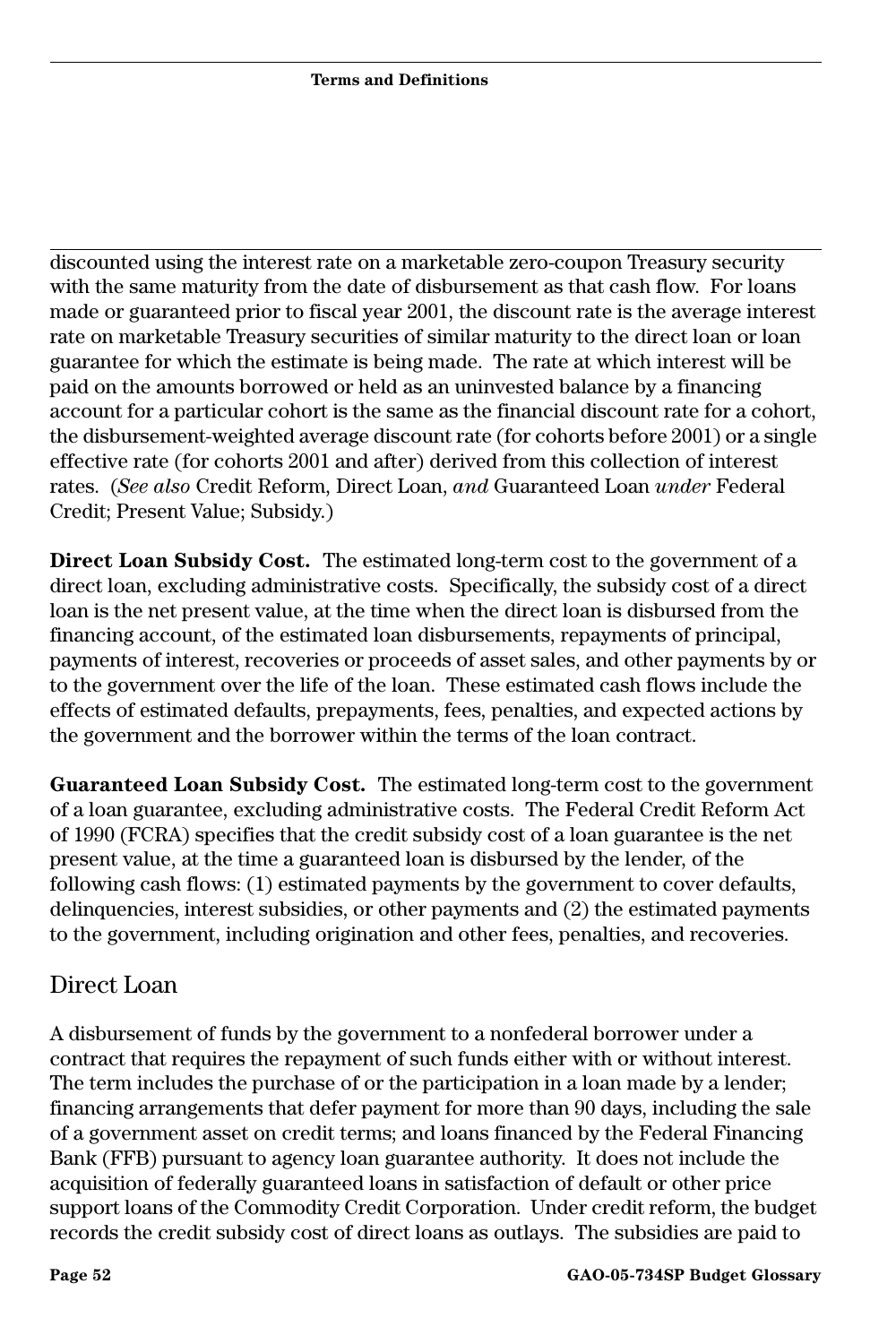the direct loan financing accounts, which, in turn, make the loans to the public. For more information, see Credit and Insurance and accompanying tables in the President's budget. (*See also* Asset Sale; Credit Reform, Credit Subsidy Cost, Direct Loan Obligation, *and* Guaranteed Loan *under* Federal Credit.)

## Direct Loan Obligation

A binding agreement by a federal agency to make a direct loan when the borrower fulfills specified conditions.

Under credit reform, direct loan obligations are composed of obligations for both the credit subsidy cost and the unsubsidized amounts of the loan. When an agency enters into a direct loan obligation, it obligates itself to pay the credit subsidy cost to the direct loan financing account, and the financing account is committed to make the loan to the borrower. Only the credit subsidy cost is recorded as a budgetary obligation. (*See also* Direct Loan *under* Federal Credit.)

## Guaranteed Loan

A nonfederal loan to which a federal guarantee is attached. The loan principal is recorded as a guaranteed loan regardless of whether the federal guarantee is full or partial. For the purposes of the Federal Credit Reform Act of 1990 (FCRA), a loan guarantee is defined as any guarantee, insurance, or other pledge with respect to the payment of all or a part of the principal or interest on any debt obligation of a nonfederal borrower to a nonfederal lender, but does not include the insurance of deposits, shares, or other withdrawable accounts in financial institutions. Under credit reform, the budget records the credit subsidy cost of guaranteed loans as outlays. The subsidies are paid to the guaranteed loan financing accounts, which hold these uninvested funds to serve as a reserve against future loan defaults or other payments to lenders. (*See also* Credit Reform, Direct Loan, *and* Loan Guarantee Commitment *under* Federal Credit.)

#### Loan Guarantee Commitment

A binding agreement by a federal agency to make a loan guarantee when specified conditions are fulfilled by the borrower, the lender, or any other party to the guarantee agreement. (*See also* Commitment; Credit Reform *and* Guaranteed Loan *under* Federal Credit.)